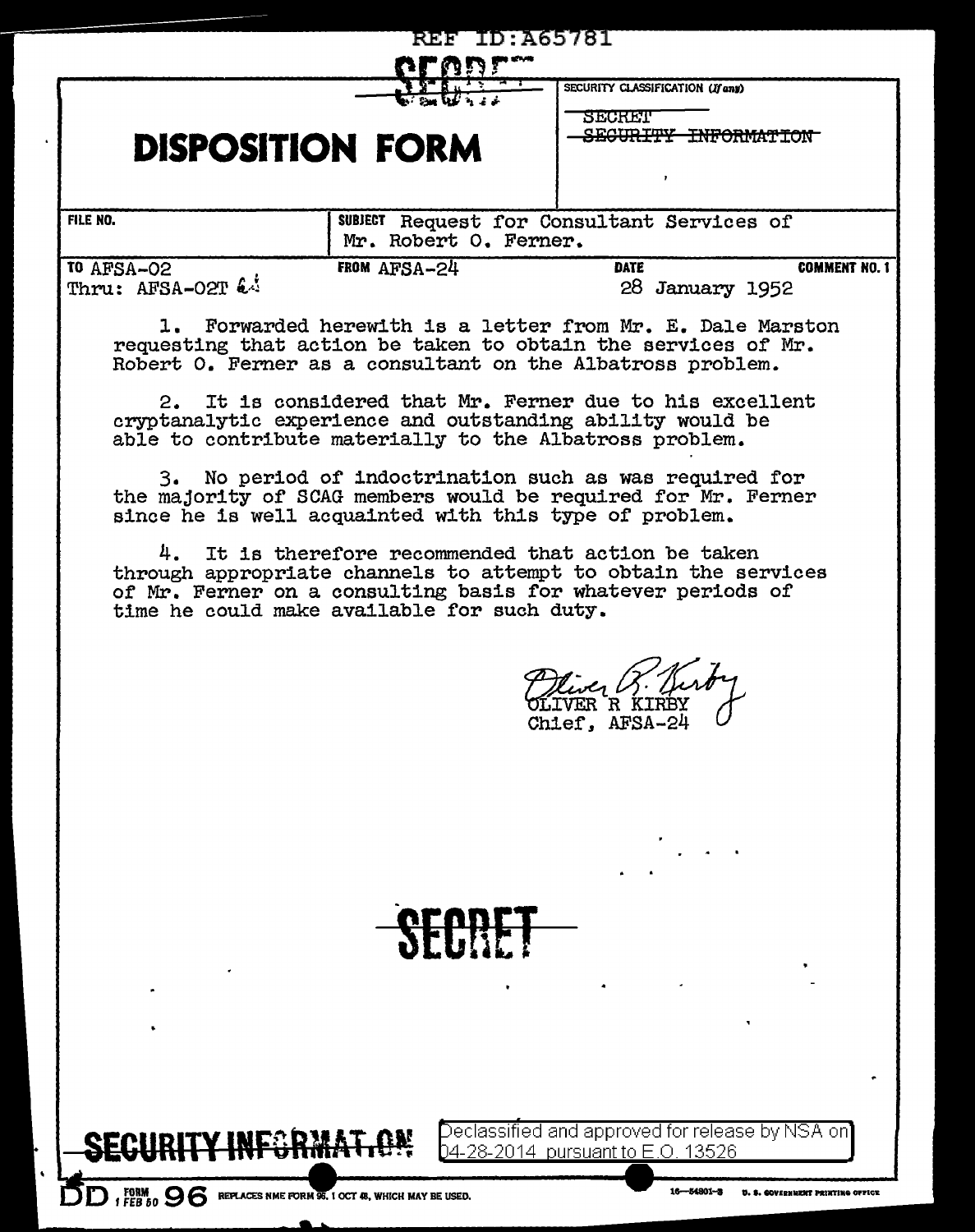**REF** TIDE AGET 783 L

**SETTINT THEORMATION** T. Breize SUBJECT: Request for Consultant Services of Mr. Robert  $\mathcal{L}_{\mathbf{m}}$ TO: DIRAFSA FROM: Office of Operations DATE: 8 February 1952 COMMENT NO. 2 THRU: Consultant 1. Submitted for your approval and any action deemed necessary. <sup>2</sup>. It is felt that the services of Mr. Robert  $0$ . Ferner, even for a brief period of time, would be a material contribution to the work of this office. J. S. HARPER Captain, U. S. Navy<br>Chief, Office of Operations  $\mathbf{r}$ I  $\mathbb{C}$   $\rightarrow$  $\mathcal{F}_{\mathcal{F}}$ Ţ.  $\mathcal{D}^{\text{max}}$  , where  $\mathcal{D}^{\text{max}}$  $\mathbb{P}^{\mathcal{C}}_{\mathcal{C}}(\mathcal{D},\mathbf{C}_{\infty})$  $\circ$  or  $\left(\begin{array}{cc} \circ & \circ \\ \circ & \circ \end{array}\right) \left(\begin{array}{c} \circ \\ \circ \\ \circ \end{array}\right) \left(\begin{array}{c} \circ \\ \circ \\ \circ \end{array}\right) \left(\begin{array}{c} \circ \\ \circ \\ \circ \end{array}\right)$  $2.7c$ وأمرار المكافة  $\overline{2}$  $\mathcal{L}(\mathcal{L}^{\mathcal{L}}(\mathcal{L}^{\mathcal{L}}))$  $\mathbf{Q}$  $\mathfrak{O}(J_1^{\infty},\mathbb{R})$  $\mathcal{D} = \mathcal{D}$  $\Omega_{-1}$  $\mathcal{P}_{\mathcal{A}}$  ,  $\mathcal{A}$  $\epsilon$  $\mathcal{M}(\mathcal{F})$  $\sim 2$  ,  $\sim 2$  ,  $\sim$  $\sim 10^4$  $\label{eq:2} \mathbb{E}[\mathbf{A}^{(i)}\boldsymbol{\Sigma}^{(i)}\mathbf{T}^{\top}(\mathbf{A}^{(i)}\mathbf{T}^{\top})]$  $\sim 10^4$  $\frac{1}{2} \left( \begin{array}{cc} 0 & 0 & 0 \\ 0 & 0 & 0 \end{array} \right) = \left( \begin{array}{cc} 1 & 0 & 0 \\ 0 & 0 & 0 \end{array} \right) = \left( \begin{array}{cc} 0 & 0 & 0 \\ 0 & 0 & 0 \end{array} \right) = \left( \begin{array}{cc} 0 & 0 & 0 \\ 0 & 0 & 0 \end{array} \right) = \left( \begin{array}{cc} 0 & 0 & 0 \\ 0 & 0 & 0 \end{array} \right) = \left( \begin{array}{cc} 0 & 0 & 0 \\ 0 & 0 & 0 \end{array} \$ **Literal**